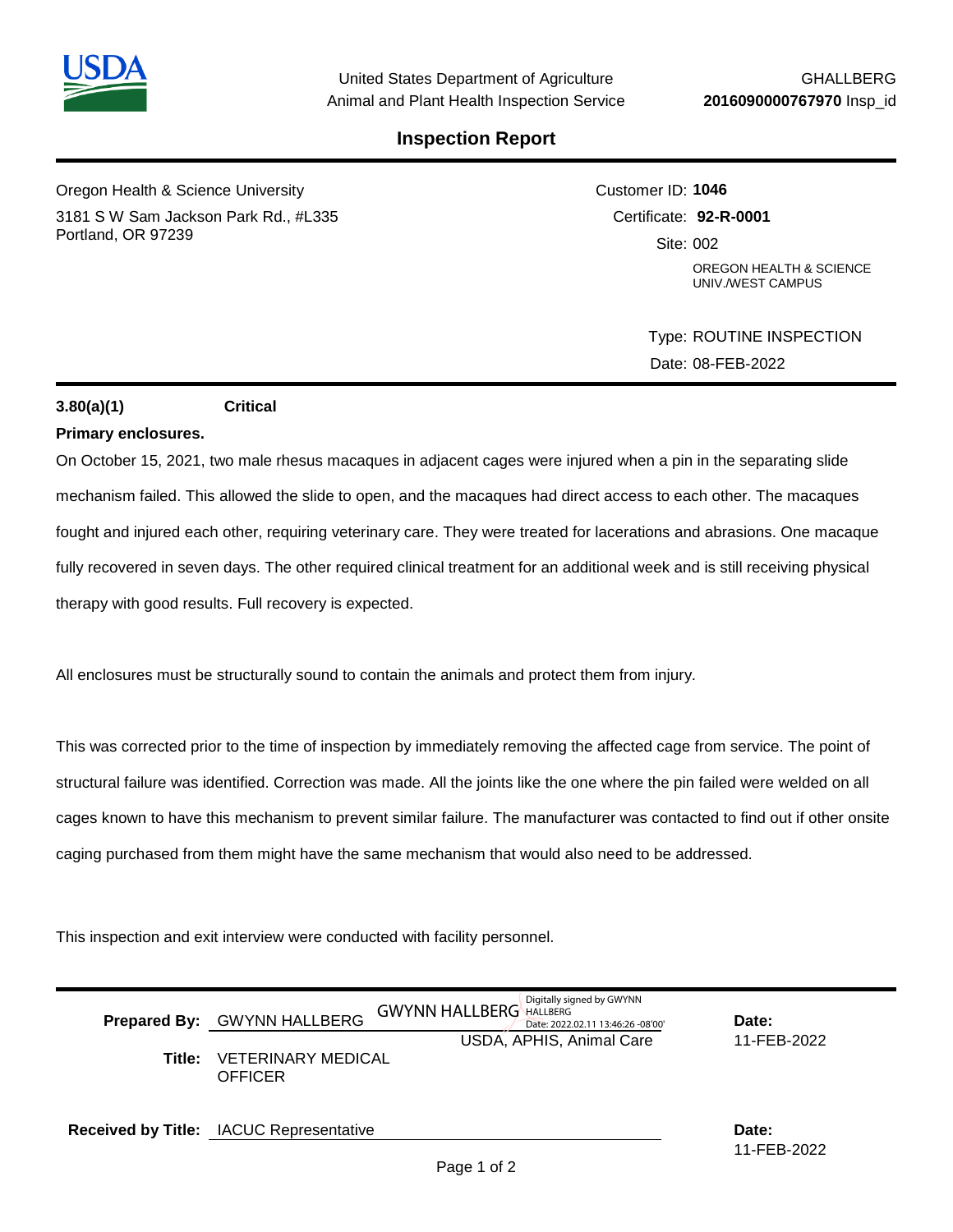

**Inspection Report**

Additional Inspectors:

NAOMI SISMOUR, VETERINARY MEDICAL OFFICER

|        |                                                               | Digitally signed by GWYNN |                      |
|--------|---------------------------------------------------------------|---------------------------|----------------------|
|        | <b>GWYNN HALLBERG HALLBERG</b><br>Prepared By: GWYNN HALLBERG | Date:                     |                      |
|        |                                                               | USDA, APHIS, Animal Care  | 11-FEB-2022          |
| Title: | <b>VETERINARY MEDICAL</b><br><b>OFFICER</b>                   |                           |                      |
|        | <b>Received by Title:</b> IACUC Representative                |                           | Date:<br>11-FEB-2022 |